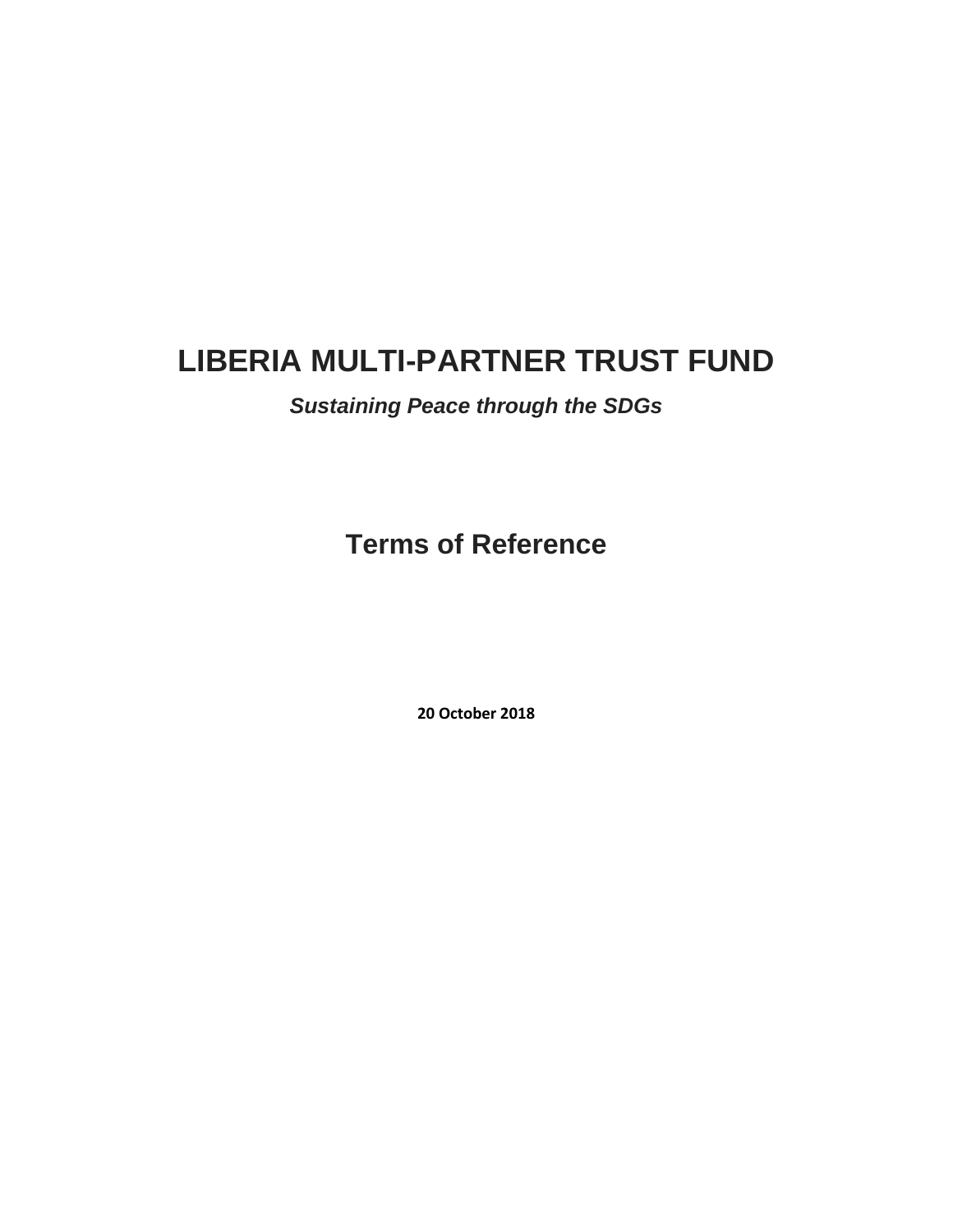# Contents

| 1.  |  |
|-----|--|
| 2.  |  |
|     |  |
|     |  |
|     |  |
| 3.  |  |
|     |  |
|     |  |
|     |  |
|     |  |
|     |  |
| 4.  |  |
| 5.  |  |
|     |  |
|     |  |
|     |  |
| 6.  |  |
| 7.  |  |
|     |  |
|     |  |
| 8.  |  |
|     |  |
| 9.  |  |
| 10. |  |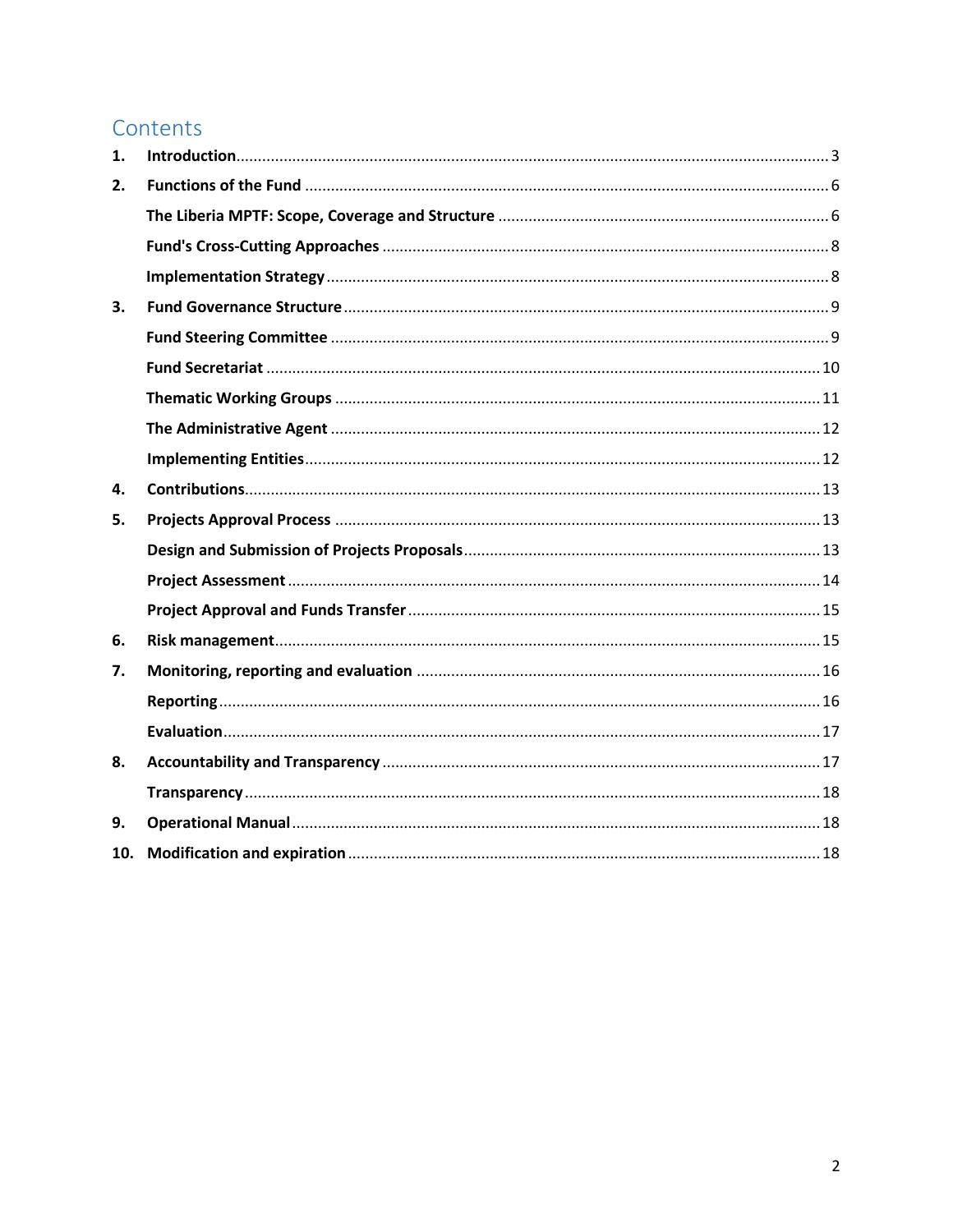# <span id="page-2-0"></span>1. Introduction

Despite the successful process of transition from war to peace, Liberia's current development trajectory is taking place against a background of structural fragility<sup>1</sup>. Protecting the gains of the past 14 years will be critical to ensuring peace is consolidated and advanced following the departure of the UN peacekeeping mission (UNMIL) in 2018.

The Liberia Peacebuilding Plan (2017), requested by the UN Security Council and jointly developed by the Government and UNMIL, outlines the current context of fragility by demonstrating the extent to which the root causes of the country's 14-year civil war remain unaddressed. Notwithstanding the many gains, public institutional reforms are urgently required, with an emphasis on the effective implementation of the national legislative agenda. Recent assessments show that land disputes, corruption, boundary disputes and concession-related tensions continue to be the main triggers of violence.

Incremental progress over the past decade in human development measures has been insufficient to reverse poverty and social inequalities, with Liberia's development remaining below the average for countries in sub-Saharan Africa<sup>2</sup>. Despite modest advances in life expectancy, literacy and per capita income, the country failed to achieve any Millennium Development Goal targets. Liberia's potential lost human development due to gender inequality is above average for least developed countries, according to the Gender Inequality Index. The lives of many women are particularly insecure owing to societal inequality and sexual and gender-based violence, further weakening social cohesion in communities. Low commodity prices for primary exports and the outbreak of the Ebola virus disease have limited economic growth, undermining high expectations for a speedy post-war recovery and the delivery of peace dividends.

These challenges are compounded by limited capacities in the security and rule of law sectors, slow progress in national reconciliation and limited progress in implementing critical government reforms. Relations between the executive branch of the government and society have improved, but remain strained, owing to the absence of meaningful national reconciliation and a low level of public confidence in justice and security institutions, whose presence remains limited outside of Monrovia. Social sectors such as health and education are not adequate and require significant investment in infrastructure, human resource and quality of services.

Hence sustaining peace in Liberia requires a longer-term investment in national institutions that are catalytic, inclusive, accountable and responsive, with a government that is committed to providing opportunities and services to all Liberians. In this context the national development process will require specific attention to ensure that the weight of fragility does not derail the gains in peace and security. The purpose will be to ensure that the national development process can holistically domesticate the Sustainable Development Goals (SDGs) and ensure continued progress in peace consolidation which embraces inclusive development, while moving Liberia away from aid dependency.

#### **Elections in October 2017 and implications**

 $\overline{\phantom{a}}$ 

Peaceful post war elections (2005, 2011, 2014 and 2017) have been a characteristic of Liberia's recovery. The elections in 2017 were the first since the end of the war where election security was under the full control of the government, following the transfer of security responsibilities from UNMIL to national

<sup>&</sup>lt;sup>1</sup> In 2018, Liberia was the 30<sup>th</sup> fragile country (out of 178) according to the Fragile State Index [\(http://fundforpeace.org/fsi/\)](http://fundforpeace.org/fsi/).

<sup>2</sup> In 2018, Liberia was ranked at 181th (out of 189 countries) by the UNDP Human Development Index.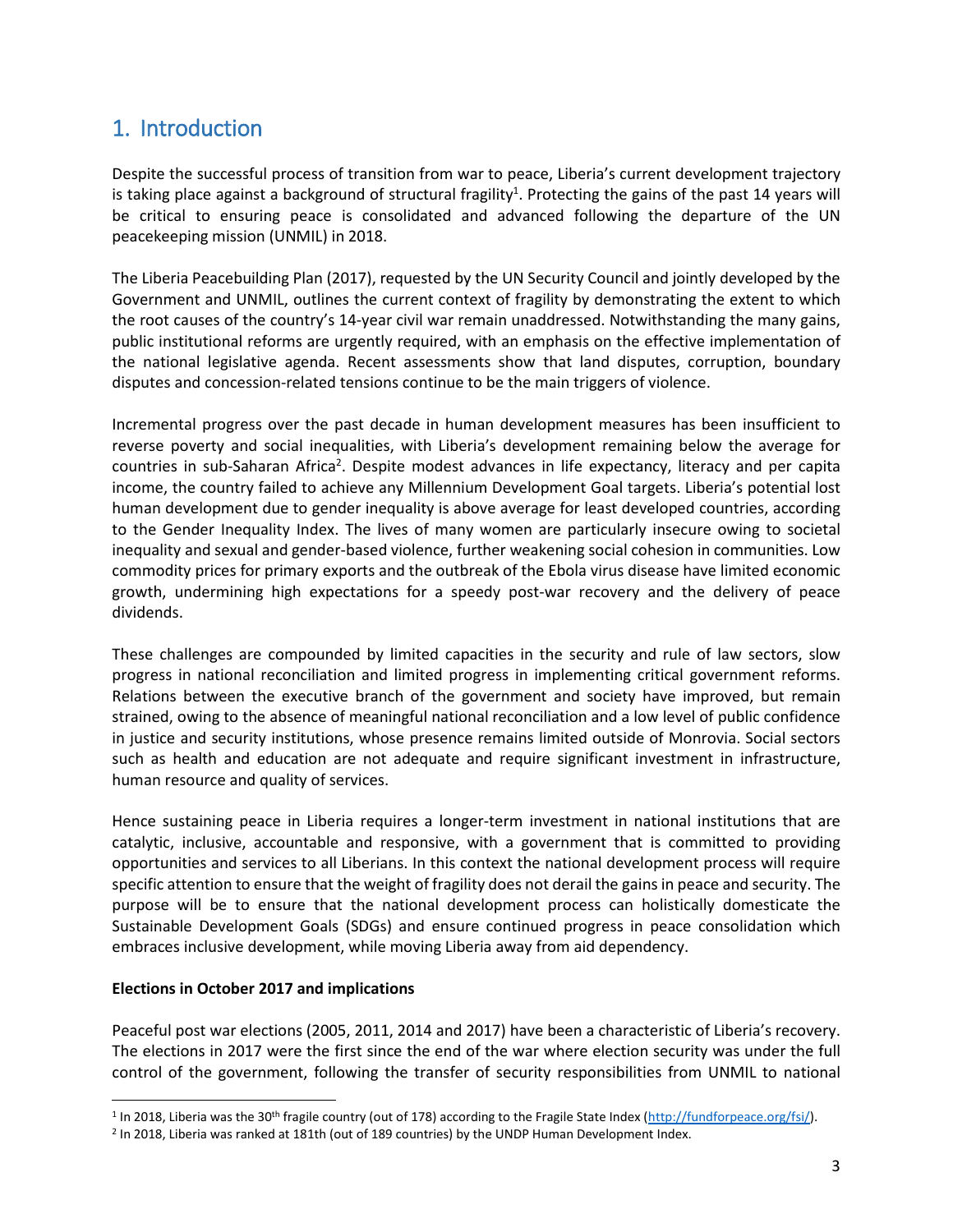authorities in June 2016. Although Liberia is Africa's oldest republic, the 2017 elections marked the first time in the country's history that a democratic handover of political and administrative power from one elected administration to another took place after competitive multiparty elections.

The UN system provided substantive support to the peaceful electoral process during the first and second rounds of voting in October and December 2017, and the electoral process led to President George Weah taking office in January 2018. President Weah has since articulated a national development agenda, titled "Pro-poor Agenda for Prosperity and Development (PAPD)," which echoes the priorities of the UN and development partners in Liberia for reaching the SDGs. The PAPD is comprised of four pillars:

- 1. **Power to the People** To empower Liberians with the tools to gain control of their lives through more equitable provision of opportunities in education, health, youth development, and social protection
- 2. **The Economy and Jobs –** Economic stability and job creation through effective resource mobilization and prudent management of economic inclusion
- 3. **Sustaining the Peace** Promoting a cohesive society for sustainable development
- 4. **Governance and Transparency** An inclusive and accountable public sector for shared prosperity and sustainable development

#### **UNMIL's departure and the stabilizing role of the Strengthened Resident Coordinator Office and UN presence after March 2018**

Recent studies have shown that UNMIL's departure will potentially exacerbate fragility in the country. On one hand, the Liberia Social Cohesion and Reconciliation Index (SCORE)<sup>3</sup> for 2017 shows that most Liberians do not feel prepared for UNMIL's withdrawal, with only 30% of people indicating that the time is right for UNMIL to depart and showing faith in Liberian institutions to guarantee peace and security. A major concern is the fear of possible instability, which is rooted in insecurities and past traumas, underpinned by the perception that UNMIL plays a stabilizing role. On the other hand, UNMIL's departure will mean the loss of extensive UN technical capacity in the areas of peace, security and rule of law, as military and civilian components of the mission are withdrawn. A conservative estimate provided by the UN capacity assessment team in May 2017<sup>4</sup> indicates that the withdrawal of UNMIL's civilian workforce with direct and indirect contributions to peace, security and rule of law will result in the loss of expertise amounting to 239 positions (131 International and 108 National). The significant decline in the UN's technical capacity needs to be offset by measures which allow for a softer landing for a much reduced UN Liberia presence. There is consensus that the UNCT must invest in securing capacity in areas for which UNMIL technical capacity served as the principle lead.

This is underscored by the fact that the United Nations Development Assistance Framework (UNDAF) serves as a roadmap for the UN presence in Liberia in the post-UNMIL era. Given that the intrinsic challenges that Liberia is facing remain same, it was decided that the current UNDAF, whose four pillars are still well aligned to the four pillars of the PAPD as well as the Liberia Peacebuilding Plan (endorsed by the UN Security Council in 2017), will be extended until the end of 2019. This will ensure that the sustaining peace through the implementation of the SDGs is high on the agenda of government, the UN

 $\overline{\phantom{a}}$ 

<sup>3</sup> <http://www.scoreforpeace.org/>

<sup>4</sup> Mapping UNCT Technical and Operational Capacities to Support the UN Commitments in the Liberian Peacebuilding Plan, 11 May 2017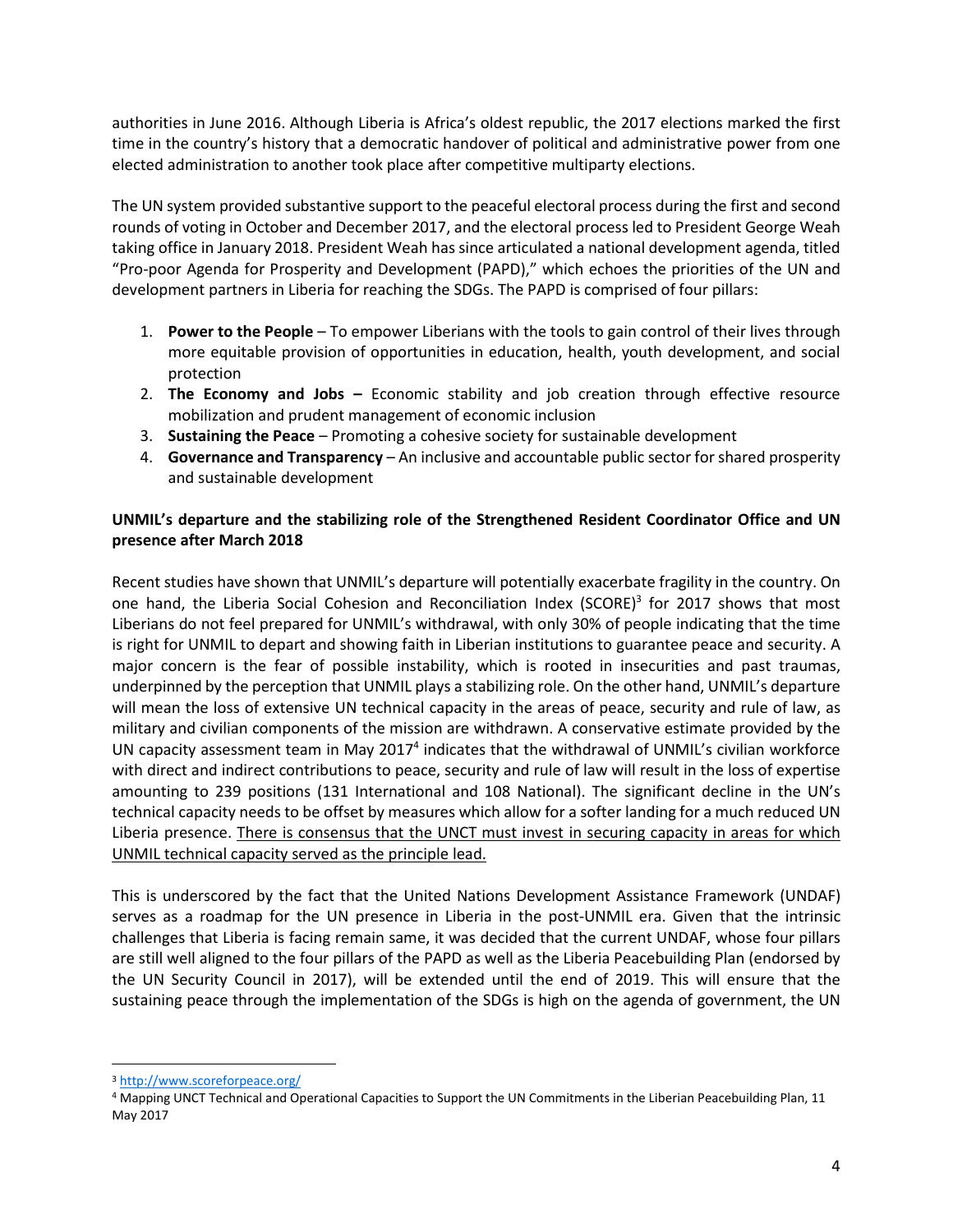system, and donors. These obligations require extensive technical capacity and strong coordination in the areas that require UN's continuous support since UNMIL's departure.

In this same context, the UN's engagement with national stakeholders in the post-UNMIL period will require ongoing high-level good offices. The Strengthened Resident Coordinators Office (SRCO) will be essential to enable the Resident Coordinator to sustain his good offices' role, maintaining contacts with political and civil society networks, as well as maintaining communication with senior officials in government and the international community. In addition, by adding a development focus, this office will be able to secure continuation on conflict analysis and conflict sensitivity and can use that role to support the identification of priorities for government and the UNCT as well assupport the formulation of the new PAPD and the new UNDAF. The Strengthened RCO will help the stance of "one UN team" which will be crucial to retain the confidence of the international community. The decision to use an MPTF modality to support the transition from the UNMIL to the one UN Country Team as well as to establish and deliver the PAPD and the current UNDAF and is expected mitigate the risk of a fragmented system both from the UN and the government.

#### **Why pooled funds?**

A trajectory which takes the LMPTF from supporting peace consolidation to underpinning long-term sustainable development under a SDG framework speaks directly to the emphasis being placed on pooled funding to support the implementation of the 2030 Agenda. The strategy captures a continuum which has the realization of the SDGs as the ultimate objective, underpinned by ever closer financing coherence and cooperation between donors and the government. This vision of pooled funding is exemplified by General Assembly resolution 71/243 (2016) which "urges Member States and other contributors providing noncore contributions" to "give priority to pooled, thematic and joint funding mechanisms applied at all levels and limit earmarking to broader, sector-specific activities in accordance with the national priorities of programme countries". The approach is further advanced by the Secretary-General's report to the Economic and social Council (30 June 2017) entitled Repositioning the UN development system to deliver the 2030 agenda – Ensuring a Better Future for All. The report addresses "funding fragmentation", by stating, "Atthe centre of our efforts will be the need to rebuild confidence and supportto the core budgets of UN development entities, while identifying mechanisms – pooled funds or other innovative funding sources – that could help ensure that the non-core component is less tightly earmarked and contributes to country-led SDG results".

The LMPTF will establish a predictable funding-coherent programming nexus to align financing streams with programme and policy objectives embedded in the Liberia peacebuilding plan and future development cooperation frameworks which the UN system concludes with the government of Liberia. It will bring together contributions from traditional and non-traditional donors, private sector, foundations and other sources to support an integrated and effective implementation of the current UNDAF and the PAPD.

The Fund will complement and build on existing funding sources and UN agency-based funding mechanisms. Channeling a critical mass of resources would enable the fund to act as a center of gravity to improve aid effectiveness, increase alignment among stakeholders and reduce transaction costs for donors and implementing partners. The Fund governance mechanisms will allow a wide range of partners to collectively agree on priorities and strategies, creating synergies and complementarities with parallel funded interventions. Partners will also benefit from harmonized approval, disbursement, and monitoring and reporting processes. The LMPTF will improve development cooperation and programme effectiveness by delivering on the following goals.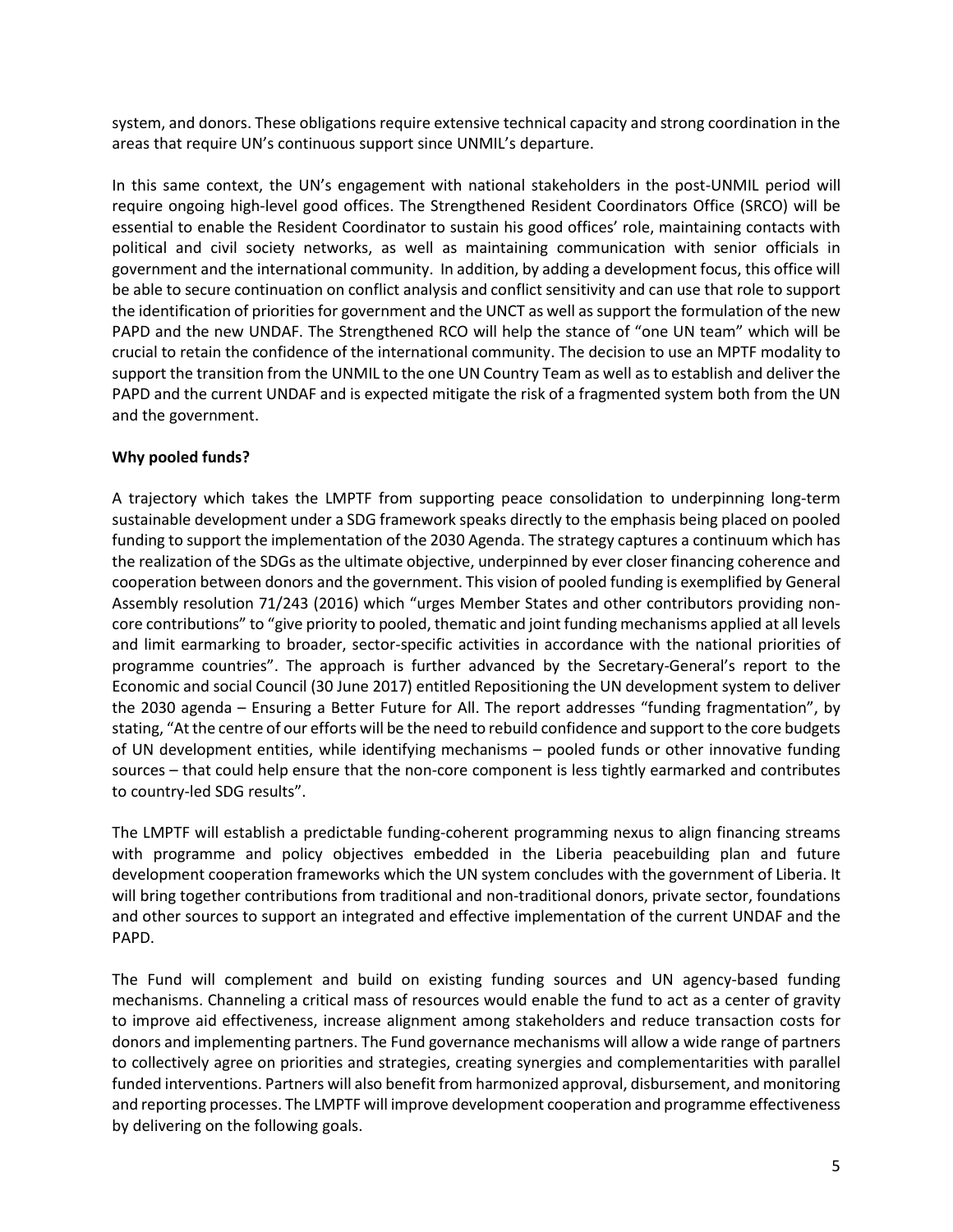# <span id="page-5-0"></span>**2. Functions of the Fund**

#### <span id="page-5-1"></span>**The Liberia MPTF: Scope, Coverage and Structure**

The Liberia Multi-Partner Trust Fund (LMPTF) serves as the centrepiece for the Government, international community, the UN system, and relevant stakeholders to sustain peace and implement the Sustainable Development Goals (SDGs) in Liberia. It functions as both a coordination framework and a financing platform to support the implementation of the Government's national development plan, the Pro-Poor Agenda for Prosperity and Development (PAPD), informed by the priorities of the Liberia Peacebuilding Plan.<sup>5</sup>

The architecture of the LMPTF is designed to support and accelerate the implementation of the PAPD. The UN Window initially supports delivery of the current UNDAF $<sup>6</sup>$  and subsequently the PAPD. The</sup> National Window is directly linked to supporting the implementation of the PAPD. The LMPTF projects and programmes will be formulated through the lens of local SDG priority areasthroughout the four PAPD and UNDAF pillars (See table 1).

The LMPTF brings together two windows under common governance arrangement to promote: 1) coordination across activities and instrument; 2) alignment with national priorities; and 3) reduced transaction costs for the government and development partners alike. The Windows are administrated by UN Multi-Partner Trust Fund Office (MPTFO), based on specific legal frameworks set up for each Window.

In addition to channelling funds for programmatic activities, the LMPTF will also promote coordination across different financing instruments. In that regard, the LMPTF will foster the inclusion of such activities under one reporting. The UN will strive to align the governance of its existing programmes to the LMPTF governance, to the extent possible, and aim to increasingly channel more resources under the goal of predictable 'One Fund'.

The comparative advantage of the LMPTF includes its continuous engagement and strengthened coordination on the areas that aim to tackle root causes of conflicts, its capacity for immediate delivery (rapid cycle), strategic allocation of resources by leveraging comparative advantages of participating UN agencies and the national entities, reduced transaction costs, enhanced transparency and most importantly, strong ownership by the Government and the UN's focused support to the Government to deliver the PAPD.

Contributions to the funds can be made by bilateral and multilateral development partners, private sector, foundations, and non-governmental organizations. Contributions to the two windows are governed by the Standard Administrative Arrangement by the UN MPTFO.

 $\overline{a}$ 

<sup>5</sup> "Sustaining Peace and Securing Development" (document S/2017/282), endorsed by the UN Security Council.

<sup>6</sup> The LMPTF will be linked to the next generation of the UNDAF which is expected to launch in Jan 2020.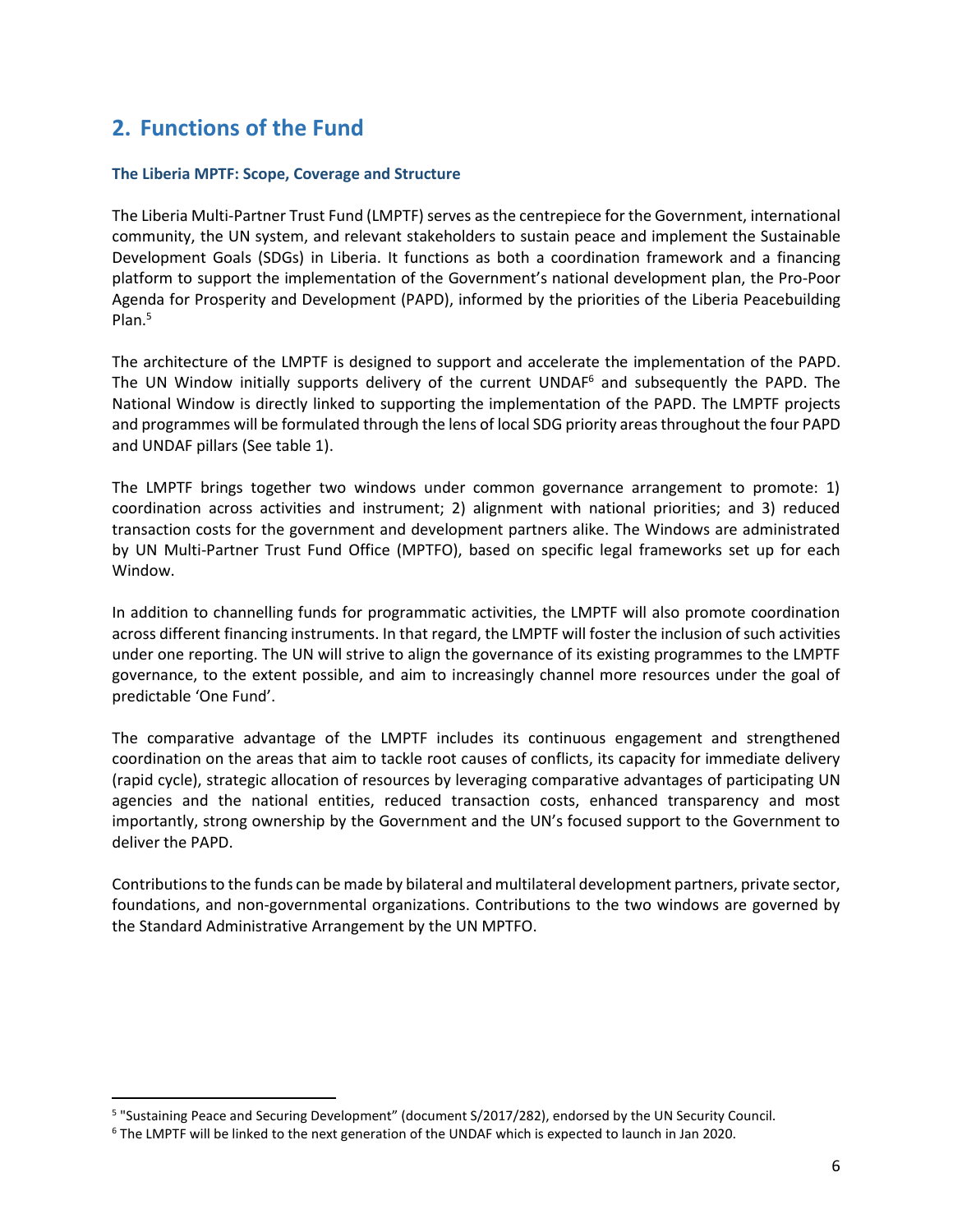#### **Table 1. The LMPTF Results Areas**

| <b>UNDAF</b>                               | <b>UNDAF Outcome</b> |                                                                                                                                                                                                                                                                     | Contributing                                                                        | <b>PAPD Pillar</b>                                                                                                                                                  |
|--------------------------------------------|----------------------|---------------------------------------------------------------------------------------------------------------------------------------------------------------------------------------------------------------------------------------------------------------------|-------------------------------------------------------------------------------------|---------------------------------------------------------------------------------------------------------------------------------------------------------------------|
| Pillar                                     |                      |                                                                                                                                                                                                                                                                     | <b>SDGs</b>                                                                         |                                                                                                                                                                     |
| Peace, Security and Rule of                | $1.1\,$<br>1.2       | Rule of Law: Liberia has an improved, inclusive Rule of Law<br>Framework for effective administration of and equitable<br>access to justice in compliance with International Human<br><b>Rights Standards</b><br>Peace and Reconciliation: Liberia has an improved, | SDG 16: Peace,<br>Justice and Strong<br>Institutions                                | cohesive society for<br>III. Sustaining the Peace Goal:                                                                                                             |
| wel                                        |                      | coherent and inclusive mechanism for national<br>reconciliation operationalized at national, regional country<br>and local levels.                                                                                                                                  |                                                                                     | sustainable development                                                                                                                                             |
| <u>.</u>                                   | 1.3                  | Security: Liberia has a more efficient, effective,<br>accountable and responsive security institutions at the<br>national, regional, county and local levels                                                                                                        |                                                                                     | promoting a                                                                                                                                                         |
|                                            | 2.1                  | Natural Resources and Food Security: Improved<br>sustainable natural resource utilization and food security                                                                                                                                                         | SDG 1: No Poverty<br>SDG 2: Zero<br>Hunger<br>SDG 7: Affordable<br>and Clean Energy |                                                                                                                                                                     |
| II. Sustainable Economic<br>Transformation | 2.2                  | Private Sector Development: Improved sustainable<br>livelihood opportunities in an innovative and competitive<br>private sector for rural and urban areas.                                                                                                          |                                                                                     | management of economic inclusion<br>Economic stability and job creation<br>II. The Economy and Jobs Goal:<br>through effective resource<br>mobilization and prudent |
|                                            | 2.3                  | Basic Infrastructure and Energy: Improved access to<br>sustainable basic infrastructure.                                                                                                                                                                            | SDG 8: Decent<br>Work and<br><b>Economic Growth</b>                                 |                                                                                                                                                                     |
|                                            | 2.4                  | Macro-economic Policy Environment: Improved evidence-<br>based policies to maintain a stable and inclusive macro-<br>economic environment                                                                                                                           | SDG 9: Industry,<br>Innovation and<br>Infrastructure                                |                                                                                                                                                                     |
|                                            | 3.1                  | Health and Nutrition: The population has increased access<br>to and utilization of equitable affordable, and quality health<br>and nutrition services                                                                                                               | SDG 1: No Poverty<br>SDG 2: Zero                                                    |                                                                                                                                                                     |
|                                            | 3.2                  | Education: School-aged girls and boys and youth have<br>increased access to quality inclusive ECD, basic, post-basic<br>and alternative basic education, especially in counties with<br>education indicator below the national average                              | Hunger<br>SDG 3: Good<br>Health and Well-<br>being                                  | ucing developmental<br>ple to prosper                                                                                                                               |
| III. Human Development                     | 3.3                  | Social Welfare: Social welfare systems and services are<br>improved and utilized, especially to the most vulnerable<br>groups and individuals                                                                                                                       | SDG 4: Quality<br>Education<br>SDG 6: Clean<br>Water and                            | inequality to enable the per                                                                                                                                        |
|                                            | 3.4                  | Social Protection: Vulnerable households and group s<br>benefit from appropriate social protection services and<br>systems                                                                                                                                          | Sanitation<br>SDG 10: Reduced<br>inequality                                         |                                                                                                                                                                     |
|                                            | 3.5                  | Water, Sanitation and Hygiene: Population has increased<br>utilization of safe water and practice safe sanitation in<br>underserved areas                                                                                                                           |                                                                                     | I. Power to the People Goal: Red                                                                                                                                    |
|                                            | 3.6                  | HIV/AIDS: Scaled up access to and utilization of HIV<br>Prevention, treatment, care and support services                                                                                                                                                            |                                                                                     |                                                                                                                                                                     |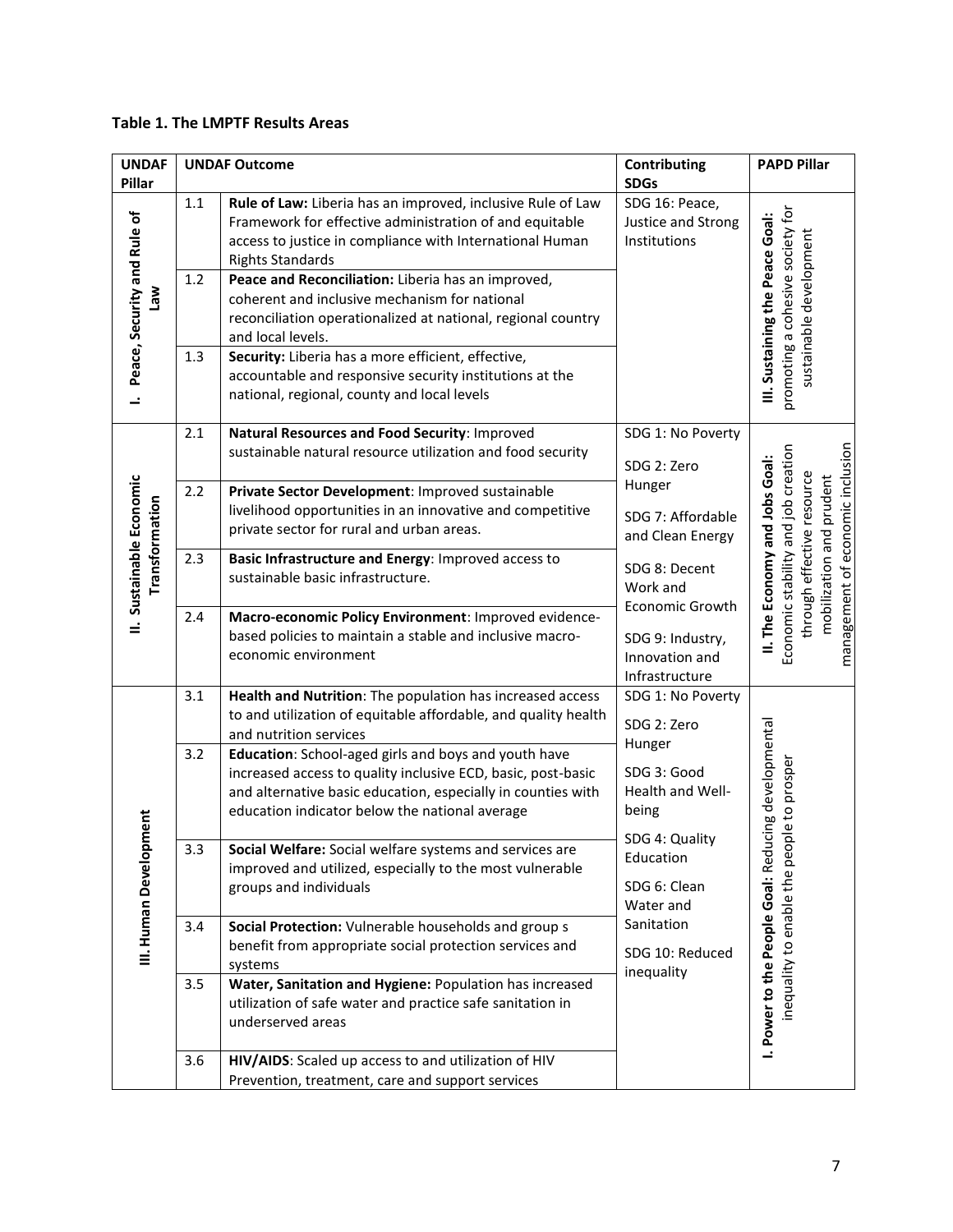| Public                               | 4.1 | <b>Strengthening Government Institutions: Liberia has</b><br>governance institutions equipped with inclusive systems to<br>perform effectively                                                                          | SDG 10: Reduced<br>inequality                        | puntable<br>ه |
|--------------------------------------|-----|-------------------------------------------------------------------------------------------------------------------------------------------------------------------------------------------------------------------------|------------------------------------------------------|---------------|
| pue<br>Governance<br><b>stitutio</b> | 4.2 | Constitutional and Legal Reform: A review of the<br>Constitution is completed with a framework that<br>guarantees democratic governance and equal rights for all<br>citizens                                            | SDG 16: Peace,<br>Justice and Strong<br>Institutions |               |
| V. Inclusive                         | 4.3 | Natural Resources Management: An effective, efficient<br>natural resources management framework enabling<br>transparent, accountable and equitable distribution of<br>economic benefits and protection of rights of all |                                                      |               |
|                                      | 4.4 | <b>Public Sector Institutions and Civil Service Reform: Liberia</b><br>has an improved and decentralized public sector and civil<br>service providing fair and accountable services to people.                          |                                                      | ilduq<br>ō    |

#### <span id="page-7-0"></span>**Fund's Cross-Cutting Approaches**

In line with the PAPD and the UNDAF results frameworks, the following thematic areas will be addressed through cross-cutting approaches:

- Empowering women and young people
- Climate change and environment
- ICT

The LMPTF would also finance a series of operational cross-cutting activities to advance the overall coherence of interventions in support of the Fund strategy, both at the project and the fund levels:

- Monitoring and Evaluation
- Risk Management

#### <span id="page-7-1"></span>**Implementation Strategy**

The Fund will cover, through direct costs, the support to the Fund Secretariat Office and the required structuresto perform the joint tasks, including monitoring and evaluation of results, the development and implementation of a fund raising and communication strategy (including a visibility strategy for donors), and the risk management strategy.

All programmes and activities funded through the Liberia MPTF will balance the need for rapid response with the priority of government ownership. In situation of capacity constraints, operational flexibilities of UN Agencies on behalf of and at the government's request may be well placed to implement priority activities. As the government strengthens its capacity, government execution will be promoted and increased over time. Alongside the establishment of the Liberia MPTF, the UN will work with the Government to establish a process and benchmarks to foster progressively the broader use of full national systems to channel and manage programmes.

The fund will be also informed by the Multi-Year Social Cohesion and Reconciliation Index (SCORE) for two parallel purposes: 1) to help design evidenced-based policy and programmes for sustaining peace through the LMPTF and the Liberia Peacebuilding Plan and 2) assess the impact of these efforts. SCORE results will help optimize resource allocation through the LMPTF by designing well-targeted multi-year interventions that hold the greatest potential for delivering impact, and allow those interventions to be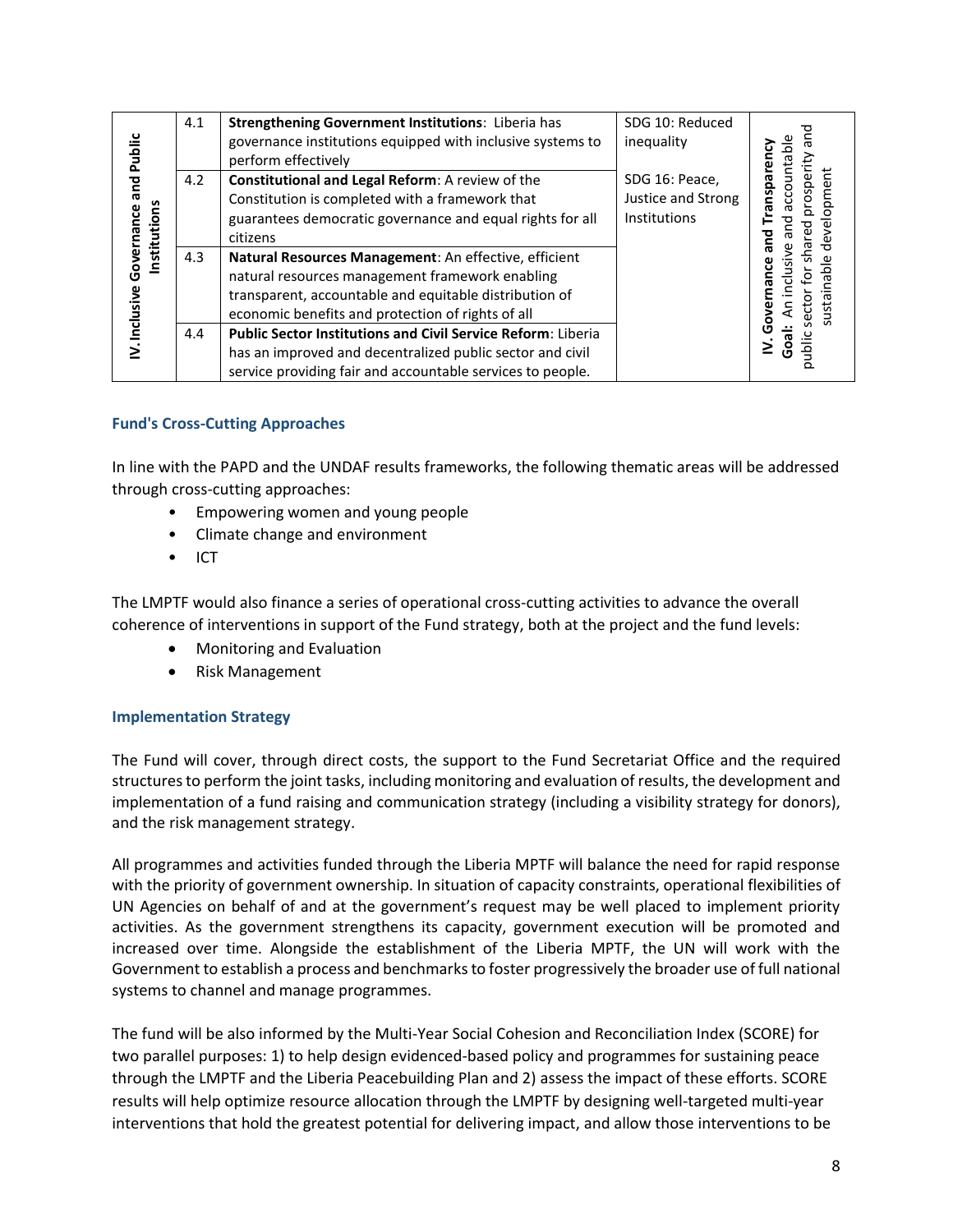monitored and evaluated through a robust evidence-based instrument. SCORE will help to establish a common set of peace and security benchmarks for the government, the United Nations system and donors, providing the evidence-base for a coherent and unified approach to measuring the impact of programmes which sustain peace. The multi-year SCORE programme will implement two consecutive SCORE processes for 2018-2019 and 2019-2020, which support the coherence of programme design and measuring results, and seek the following:

- a) Unified monitoring and assessment of the implementation of the Liberia Peacebuilding Plan, Liberia Multi-Partner Trust Fund and Reconciliation Roadmap;
- b) Evidence-based and targeted design of UN agency and government peace building and conflict prevention programmes;
- c) In-depth analysis of causal factors and root causes of conflict and social fragmentation;
- d) Precision tracking of priority social cohesion indicators;
- e) Identification of conflict formation dynamics through the lens of early warning assessments.

### <span id="page-8-0"></span>**3. Fund Governance Structure**

The Fund's governance involves three levels: operations (Steering Committee and Secretariat of the Fund), design and administration (MPTFO) and implementation (implementing entities).



#### *Figure 1: Fund Governance Structure*

#### <span id="page-8-1"></span>**Fund Steering Committee**

The Steering Committee is the body in charge of the strategic guiding and general supervision of the Fund. It is co-chaired by the Minister of Finance and Development Planning and the UN Resident Coordinator. In addition to the Co-chairs, the Steering Committee comprises: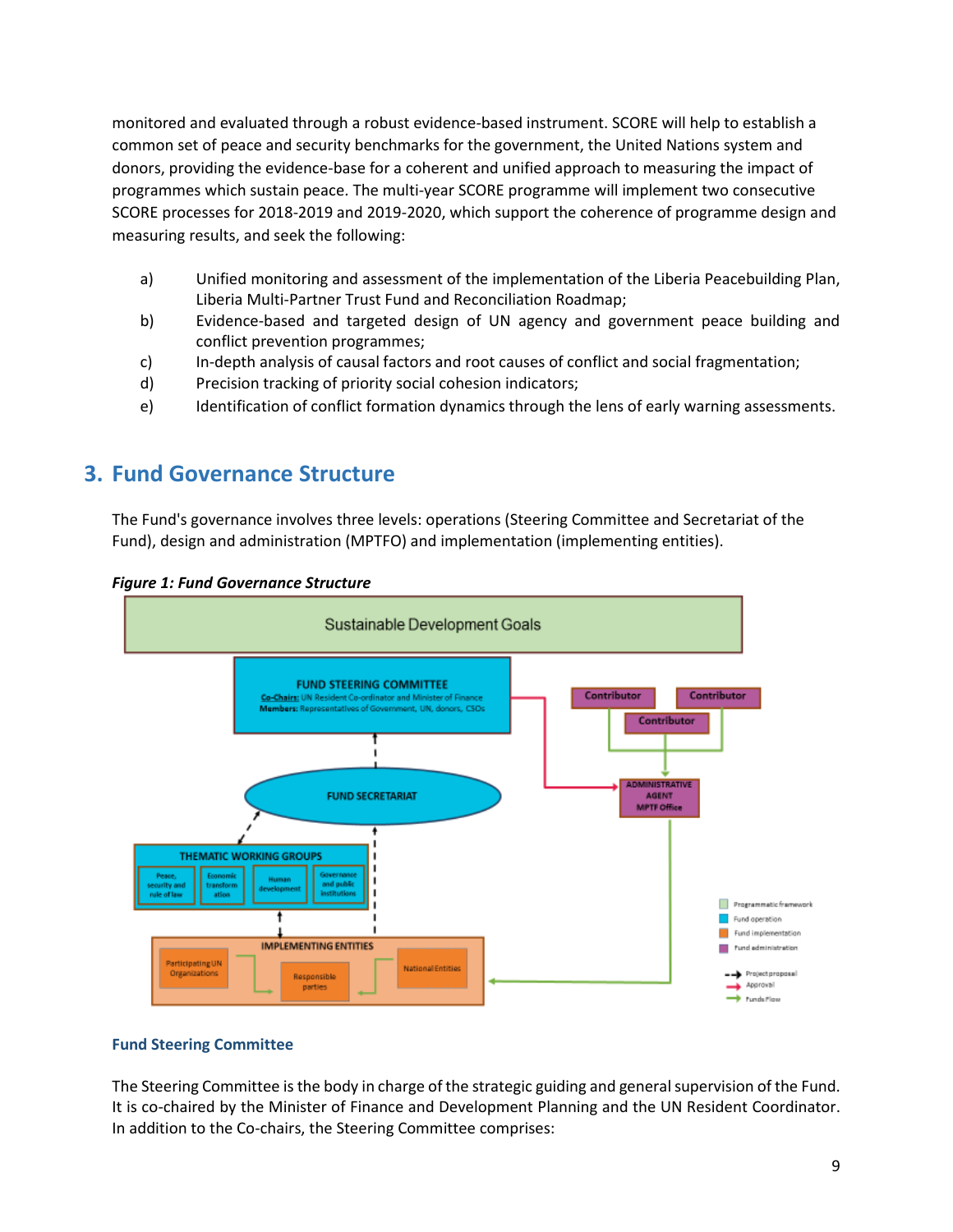- Two representatives from the Government, in rotation
- Two representatives of the UN Agencies, in rotation
- Two representatives of the donors, in rotation
- One civil society representative without the right to vote
- One World Bank representative, one European Union representative and one African Development Bank representative, as observers, without the right to vote
- The MPTFO as the Fund administrator and ex officio member without the right to vote

The Steering Committee makes its decisions by consensus. Decisions can only be taken when a quorum of the two co-Chairs, two government representatives, two UN agency representatives and one donor representative is present. Both co-chairs must agree for any decision to be passed by the Steering Committee.

The Steering Committee meets biannually at the minimum. However, it could also convene extraordinary meetings if deemed necessary. It is responsible for the following tasks:

- Approve the Fund's strategic guidelines and the global results framework
- Approve the Fund's risk management strategy
- Approve projects to be financed by the Fund
- Allocate funding
- Supervise the progress of the Fund's results framework based on report updating (programrelated and financial), prepared by the Secretariat and the MPTFO
- Review the risk monitoring matrix regularly updated by the Secretariat
- Request two evaluations (mid-term and final) about the overall fund's performance through the Secretariat
- Approve Fund's direct costs, specifically those related to the Secretariat support operations, evaluations and audits
- Approve and update the Fund's Terms of Reference, as required
- Approve extensions of the Fund's duration, as required

#### <span id="page-9-0"></span>**Fund Secretariat**

The Secretariat is the entity responsible for the operational functioning of the Fund and provides technical and management support to the Steering Committee. The Secretariat is embedded within the UNCT structures and consists of:

- Head of Secretariat (P5/P4)
- Strategic Planning Specialist (P4/P3)
- Fund Officer/M & E Officer (P3)
- Communication Officer (P3)
- 2 Operations and Finance Assistants (NOB)

The Secretariat structure can be reviewed and adjusted by the Steering Committee as per needs and budget availability. The Secretariat will:

- Advise the Steering Committee on strategic priorities, programmatic and financial allocations (based on the inputs from the PPDU/RCO and the Thematic Working Groups)
- Provide logistical and operational support to the Steering Committee
- With the support of the AA, draft the Fund TOR and the Fund Operational Manual, including a Fund Risk Management Strategy
- Organise calls for proposals and appraisal processes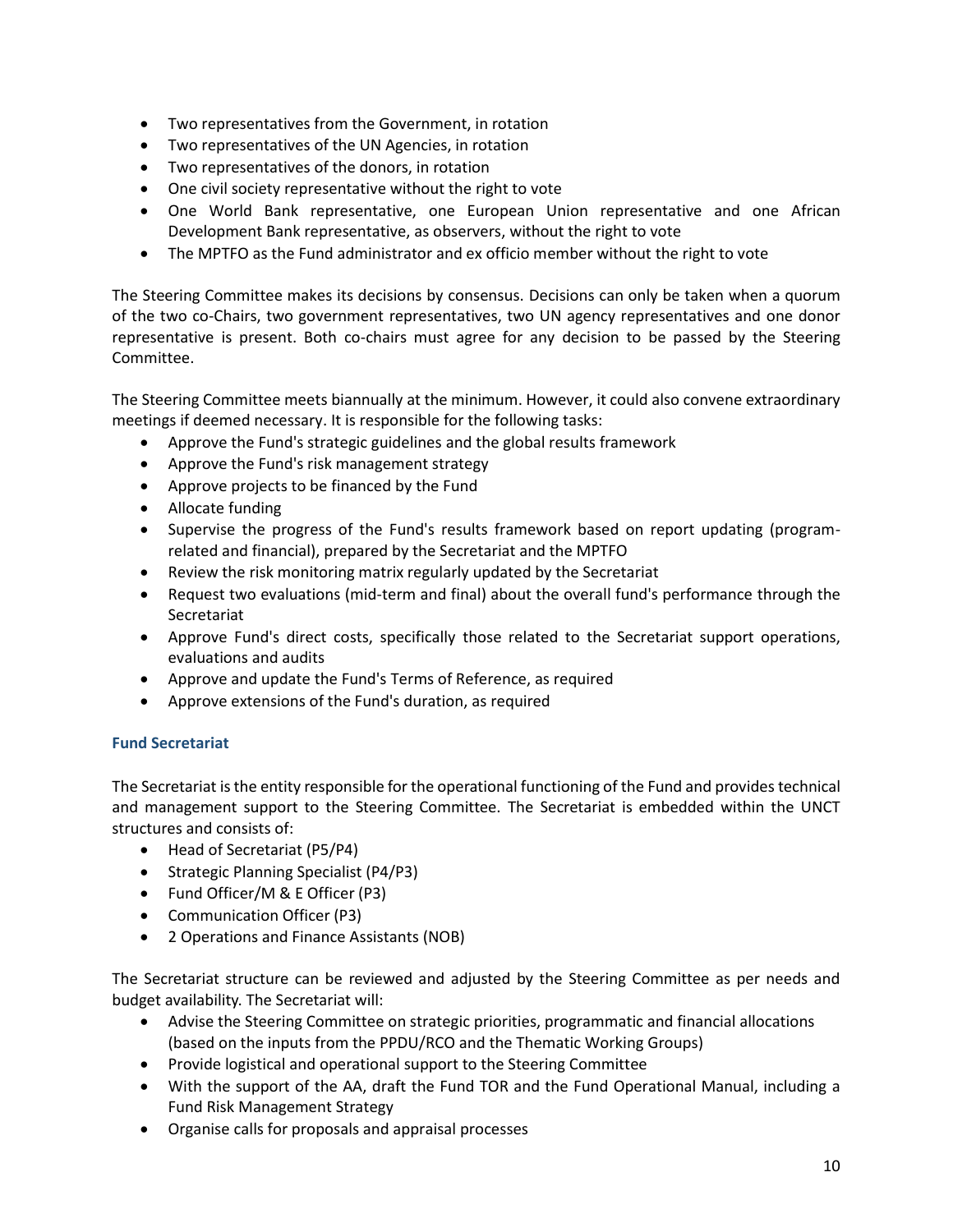- Ensure monitoring and evaluation of operational risks and project performance
- Ensure knowledge management
- Consolidate annual and final narrative reports provided by the Participating UN Organisations and the Participating National Entities and share with the Steering Committee for review as well as with Administrative Agent for preparation of consolidated narrative and financial reports
- Liaise with the Administrative Agent on fund administration issues, including on specific project funding and extensions
- Formulate and implement a communication strategy/SOPs that includes visibility of donors

The cost of the Secretariat can be met through the Liberia MPTF, as well as through other channels. The budget for the Secretariat will be submitted to the Steering Committee and will include clear costs incurred for the management support to Fund operations. The costs of the Secretariat will be charged to the Fund as direct costs. The Secretariat budget will be annually agreed upon and approved by the Steering Committee (it is recommended that such costs do not exceed 3% of the Fund's annual budget). UNDP will conduct contracting procedures related to the Technical Secretariat staff.

#### <span id="page-10-0"></span>**Thematic Working Groups**

The Thematic Working Groups will be in charge of reviewing projects or programmes submitted to the Fund, which will be submitted for approval by the Steering Committee. These groups are formed on the basis of the policy areas identified in the Agenda for Transformation and UNDAF and subsequently the PAPD.

- 1. Peace, security and rule of law
- 2. Economic transformation
- 3. Human development (includes cross cutting issues in the peacebuilding plan: human rights, gender, youth and environment)
- 4. Governance and public institutions

The Thematic Working Groups meet as required and they are responsible for the following tasks:

- Review projects to ensure technical quality and relevancy
- Ensure project quality through technical specialized review per sector or field
- Recommend projects to the Steering Committee to approve support by the Fund
- Make recommendations to the Secretariat and the MPTFO regarding Fund's report presentation, monitoring and evaluation

The Thematic Working Groups ensure that projects are (i) aligned to Government priorities and these Terms of Reference; (ii) coordinated with existing and foreseen activities within the sector and (iii) developed in consultation with the relevant national institutions, prior to project approval by the Steering Committee.

The Thematic Working Groups consists of representatives of Government, donor representatives, United Nations System (UNS) representatives and a Fund's Secretariat representative. Depending on the project's subject matter, representatives from all these entities with relevant knowledge could be invited. If technical assistance is required to help ensure project technical quality, the UNS agencies will put subject matter experts at the service of the technical committees. During the project review, the implementing entities and/or executing partners may be invited to the committee meetings in order to receive technical recommendations regarding project and programme execution.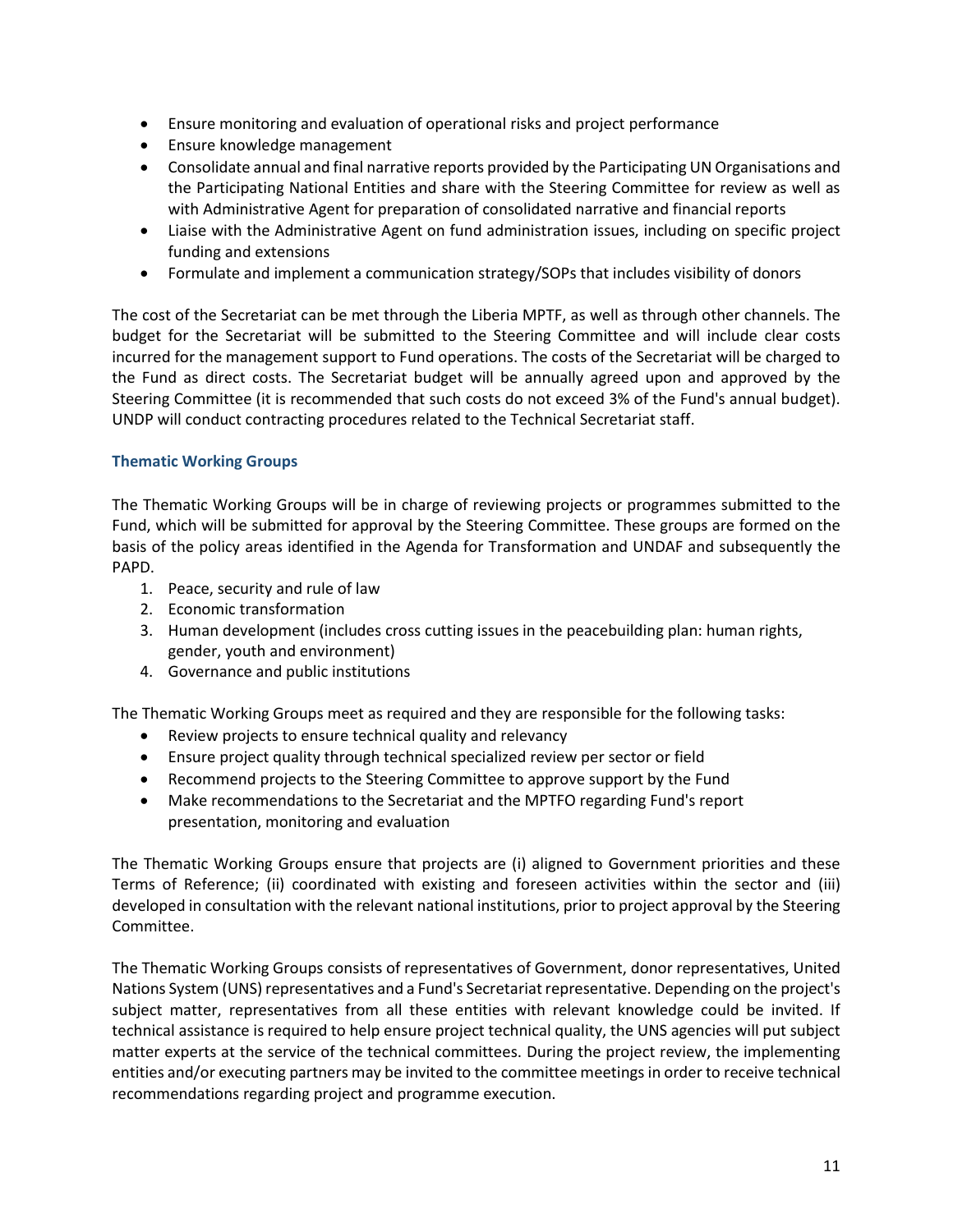#### <span id="page-11-0"></span>**The Administrative Agent**

The Liberia MPTF is administered by UN Multi-Partner Trust Fund Office (MPTF Office) which performs the Administrative Agent (AA) functions under the pass-through fund management modality. The Administrative Agent will coordinate this function with the Liberia Fund Secretariat, ensuring the most efficient delegation of responsibilities to the Secretariat as described above. The MPTF Office carries out fiduciary and financial management functions and will open a separate ledger account for the Fund. The AA will work in close collaboration with the Secretariat.

The Fund's administration services, whose costs are 1% of received contributions, include:

- Fund set-up: support to the Fund's design (Terms of Reference and Operation Manual), and development of legal instruments;
- Fund administration: receipt, administration and release of funds to implementing entities in accordance with decisions from the Steering Committee, and financial report consolidation.

The Administrative Agent is responsible for the following functions:

- Provide support to the design of the Fund;
- Sign a Memorandum of Understanding (MOU) with UNS implementing entities;
- Sign a Memorandum of Agreement with the Government Coordinating Entity;
- Sign Standard Administrative Agreements with donors that wish to contribute financially to the Fund;
- Receive and manage funds included those of the Fund's closure;
- Invest and reinvest Fund's resources according to investment policies, practices and procedures. Any profits will be added to the Fund's resources and will not be credited to the contributions of a particular donor.
- Provide updated information to the Steering Committee regarding the regular resource availability;
- Subject to the availability of resources, transfer funds to implementing entities in accordance with the Steering Committee decisions;
- Consolidate the narrative annual and final reports submitted by implementing entities and present the consolidated report to the Steering Committee for approval; and to each of the Fund's contributors.
- Provide a Fund's final financial report which included a notice of the Fund's closure;
- Release funds as direct costs for the running of the Secretariat, based on the Steering Committee decisions. The Administrative Agent will annually notify the Steering Committee about the amounts used to that end.
- Release funds for additional expenses that the Steering Committee decide to allocate;
- Provide tools for fund management to ensure transparency and accountability.

#### <span id="page-11-1"></span>**Implementing Entities**

Upon the establishment of the LMPTF UN Window, resources will be allocated to Participating UN Organizations, i.e. the UN Specialized Agencies, Funds and Programmes that have signed the Memorandum of Understanding with the Administrative Agent. Each Participating UN Organization will assume full programmatic and financial accountability for the funds disbursed to it by the Administrative Agent. Such funds will be administered by each Participating UN Organization in accordance with its own regulations, rules, directives and procedures, and indirect costs of the Participating UN Organizations recovered through programme support costs will be harmonized at 7%. Implementing Partners, consisting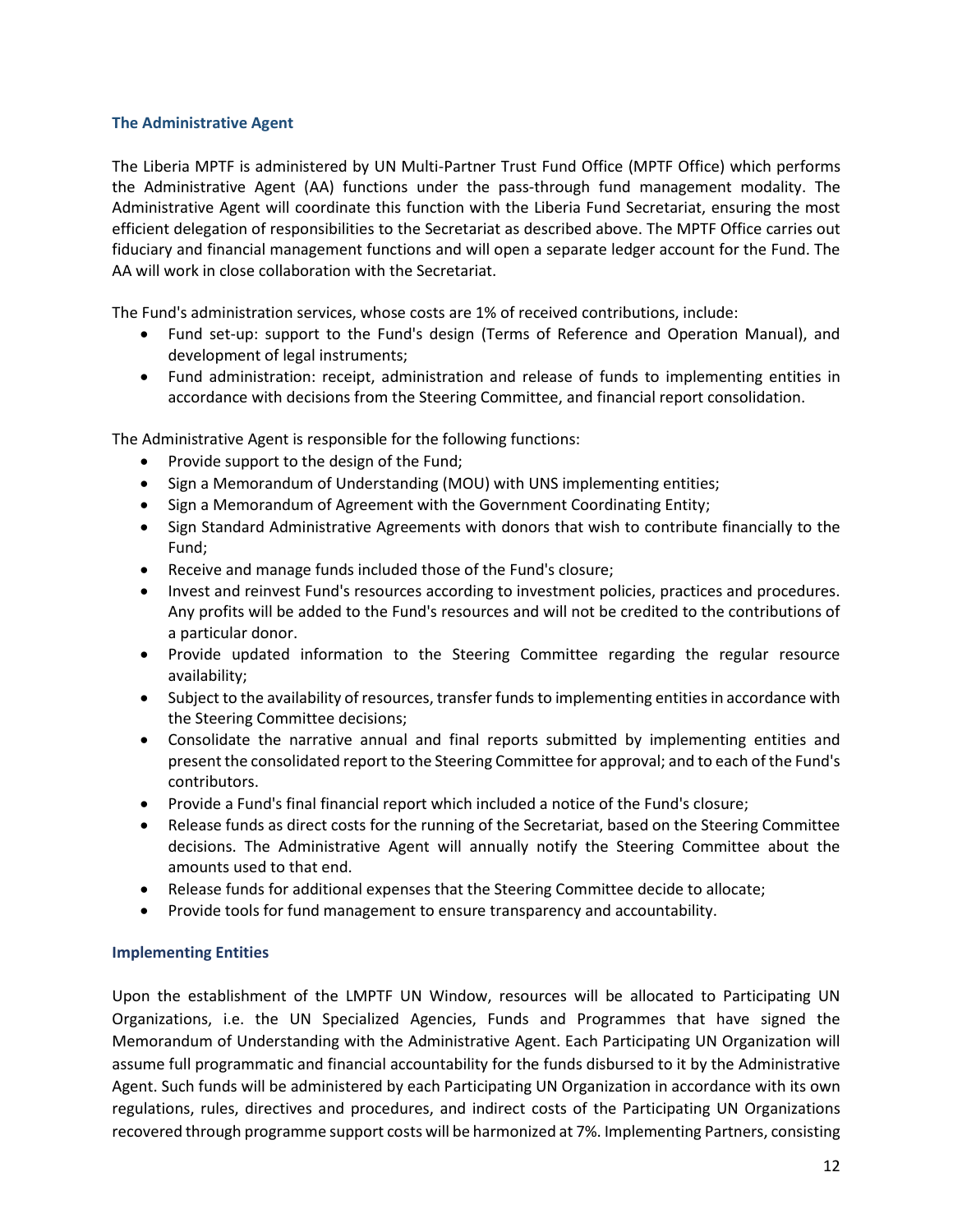of Government institutions and NGOs, will receive funding from the Fund through Participating UN Organizations.

A Memorandum of Agreement for the establishment of a LMPTF National Window was signed between the National Government and the Administrative Agent in May 2018. This National Window will allow National Entities (i.e. pre-qualified government institutions) to receive direct fund allocations from the LMPTF to strengthen the Liberian Government's ownership and its active involvement in programme implementation. The Fund Secretariat will develop a procedure to identify qualified national entities. The Steering Committee will approve the procedure, and national entities found eligible to be part of the National Window will be confirmed by the Steering Committee, following a report submitted by the Fund Secretariat.

## <span id="page-12-0"></span>**4. Contributions**

Contributions to the LMPTF UN Window and National Window may be accepted from governments, intergovernmental or non-governmental organizations, the private sector, and philanthropic organizations. The steering Committee will explore options for leveraging national resources for the Fund, with an expectation that over time the level of Government financial support to the Fund will increase. Contributors are encouraged to provide un-earmarked contributions. However, in case of specific requirements, earmarking is permitted to a specific Window and/or at the Pillar/Outcome levels. The earmarking will be reflected in the contribution agreement. Public reporting on the Fund and its results will recognize the level of contributions received from specific donors. Contributions may be accepted in fully convertible currency or in any other currency that can be readily utilized. Such contributions will be deposited into the bank account designated by the MPTF Office. The value of a contribution payment, if made in other currencies than US dollars, will be determined by applying the United Nations operational rate of exchange in effect on the date of payment. Gains or losses on currency exchanges will be recorded in the UN MPTF account established by the Administrative Agent.

## <span id="page-12-1"></span>**5. Projects Approval Process**

Two types of program and project approval are proposed:

- 1) Regular cycle: includes phases of project identification, presentation, review and approval.
- 2) Rapid cycle: the approval phases are shorter (total duration of maximum a week), to prioritize the approval of critical initiatives of short term implementation.

The Steering Committee will identify funding priorities at the pillar level taking into consideration the orientations defined in the PAPD and the UNDAF, the Social Cohesion and Reconciliation index (SCORE), as well as the analysis provided by the Secretariat, the Thematic Working Group, and the Politics, Peace, and Development Unit (PPDU) of the RC Office. Allocations to projects will then be made on the basis of the identified priorities, and contingent on the availability of funds.

#### <span id="page-12-2"></span>**Design and Submission of Projects Proposals**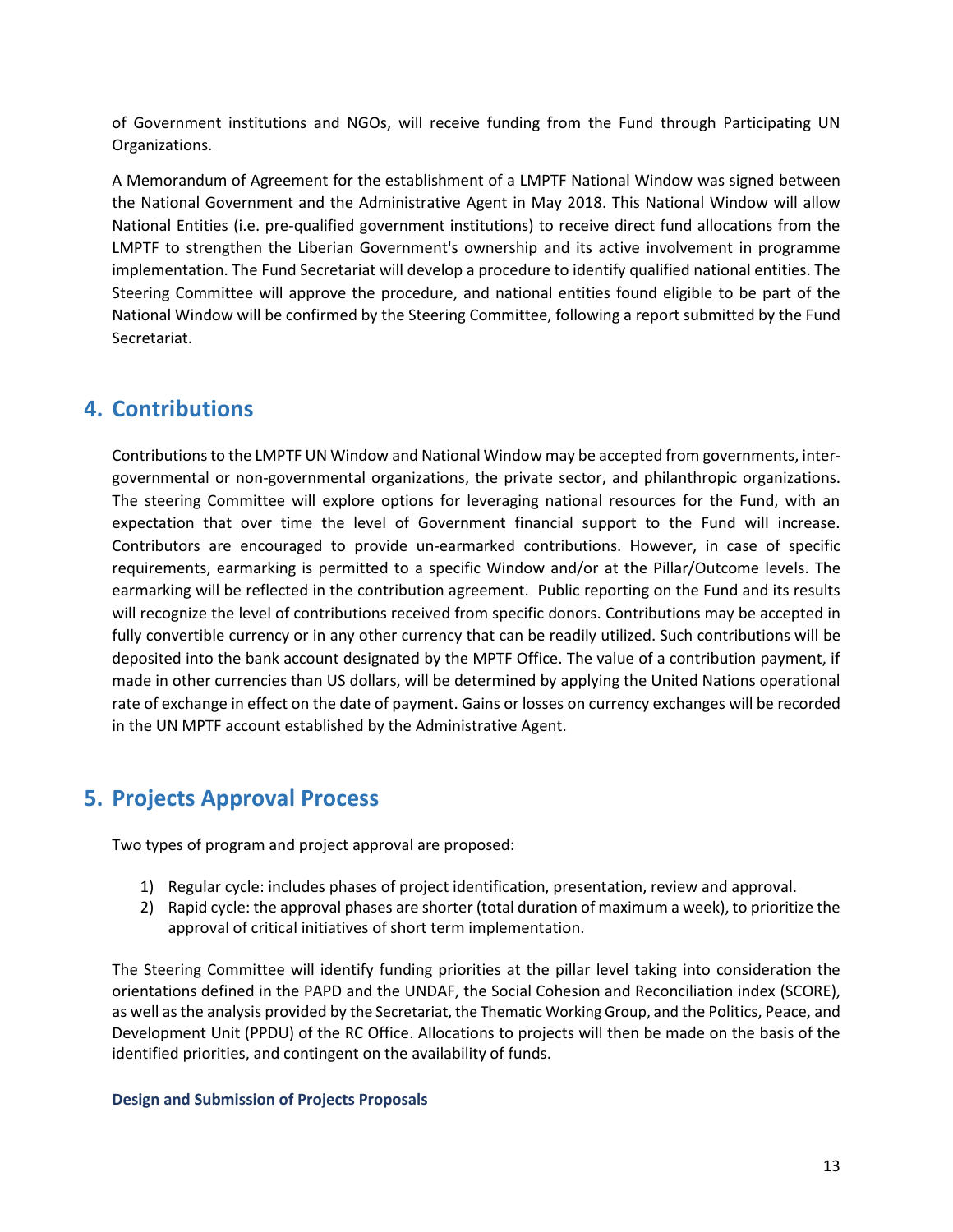Two project submission processes are foreseen:

- 1) Calls for proposals: The Secretariat, based on Steering Committee's decisions, will request Participating UN Organizations and National Entities to submit project proposals. The call will specify the requirements for submitting a proposal. The calls for proposal can be for all or specific outcomes or geographical areas.
- 2) Direct submission of projects: Following discussion and based on a strategic consensus and justified rationale, the Steering Committee may solicit a proposal from Implementing Agencies directly.

Most projects will be solicited through Calls for Proposals (CfP) at periodic intervals. Based on decisions of the Steering Committee, each CfP will be designed and disseminated by the Fund Secretariat, and will specify the programme focus, expected results, scope of work, funds available and submission deadlines. Each CfP will request interested Participating UN Organizations and National Entities to present a concept note to the Thematic Working Groups for validation according to the priorities and funds availability. Concept notes which meet a minimum standard will be approved for further development as a project proposal. The minimum requirement for concept notes will be key expected results and indicators, activities, indicative budget, a risk analysis, proposed implementing partners and responsible parties and geographical scope.

#### <span id="page-13-0"></span>**Project Assessment**

The Fund Secretariat with the support of relevant sector specialists will conduct a substantive, systematic, rigorous and detailed assessment of the project proposals. The criteria for the evaluation will be provided to prospective implementing entities in the relevant submission form. While each project will have its own set of context-specific criteria, all programmes will be guided by the following overarching principles:

- a) Projects will support inclusive national ownership, and implementation modalities will be rooted in extensive consultation with the Government of Liberia, political parties and civil society;
- b) The results of funded projects must contribute to consolidating national capacities in critical areas;
- c) The design of projects must embed a consensus-based approach to conflict sensitivity and be based on human rights principles;
- d) Projects will be results-driven and integrate robust monitoring and evaluation mechanisms which enshrine the commitment of the Government of Liberia, the UNCT and donors to ensure the transparent, timely and predictable use of aid through information-sharing and regular and honest policy dialogue;
- e) The design of projects will be the responsibility of the implementing entities, and will be consistent with the Peacebuilding Plan;
- f) Preference will be given to joint programmes which bring together multiple implementing entities, including UN organizations, NGOs and government departments, with a target for 75% of funds being allocated to joint initiatives. Joint programmes must demonstrate a genuine partnership between participating organisations, a coordinated management structure, and joint responsibility for results and cost effectiveness;
- g) Existing Joint Programmes (EJPs) will be considered for funding by the Steering Committee, if proposals meet the assessment standards and are consistent with the policy objectives of the Fund. Assessing the viability of consolidating EJPs with current Fund priorities will be a critical factor in determining the merit of financing EJPs from the LMPTF in the future;
- h) Communicating project and programme results will be a key responsibility for all implementing partners, and all projects will integrate a robust approach to strategic communications; and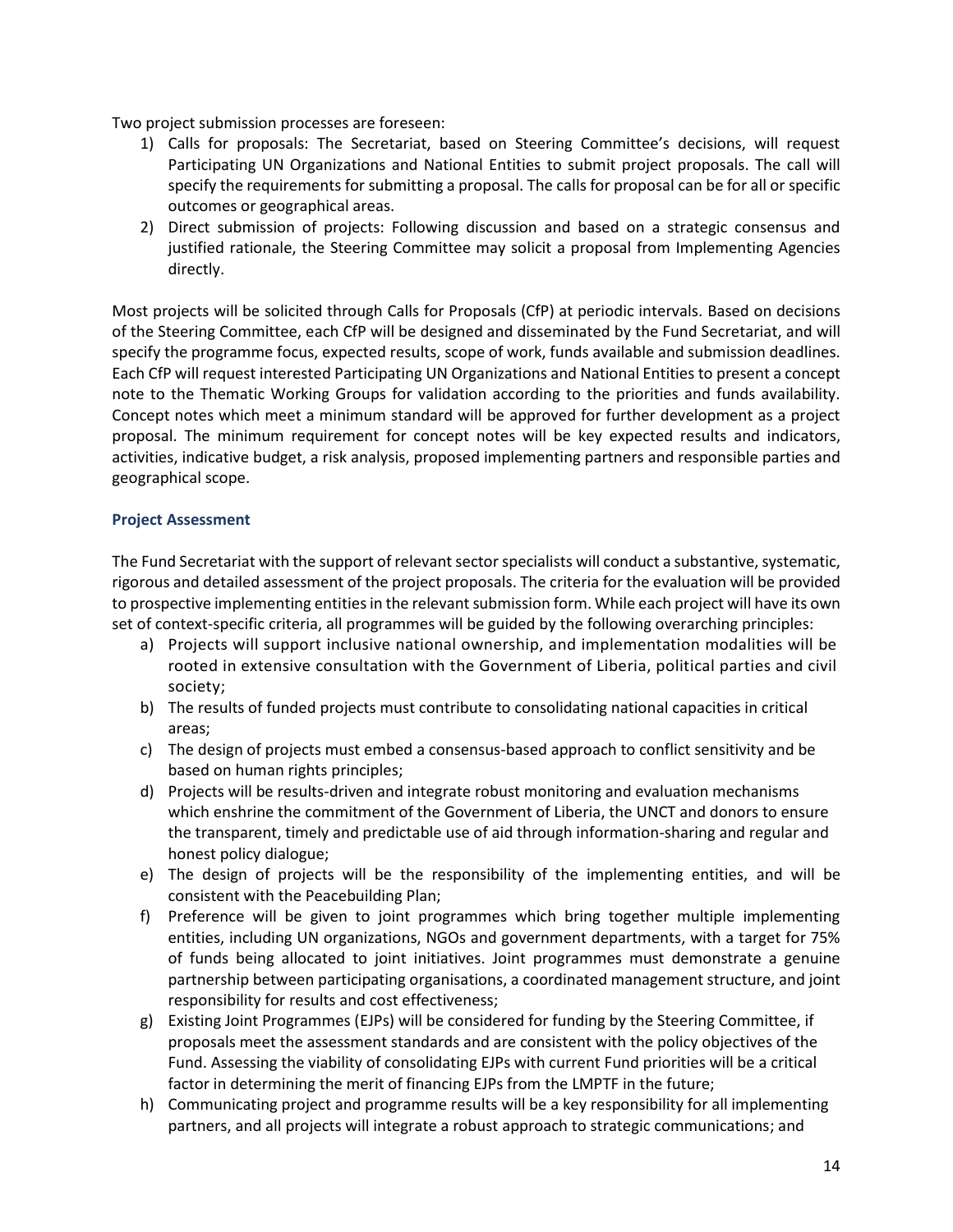i) Wherever possible, projects will seek to accommodate technical assistance from South-South Cooperation.

The assessment of projects is divided in 2 reviews:

- a) The Fund Secretariat receives the Proposals submitted by the participating UN Organisations and/or National Entities and conducts an administrative review. This review will ensure the administrative completeness of the submission and will be done within three days of the receipt of the proposal. The administrative review includes: (i) format, (ii) supporting documents, (iii) budget, and general value for money assessment.
- b) The relevant Thematic Working Groups receive the proposals from the Secretariat and conduct a technical assessment. This involves program-related quality control of the proposal and ensures alignment, coordination and prioritization of the intervention in the relevant Pillar. The review ensures that programs that are subject to the approval of the Steering Committee, are aligned to strategic priorities, coordinated with existing and envisaged activities, and developed in consultation with relevant actors. The Thematic Working Groups' review uses a set of agreed scoring system for evaluating each proposal and only proposals which attain a minimum 70% score will be eligible for funding.
- c) To avoid the conflict of interests, any Organization submitting a proposal will be excluded from providing assessment of their own Organization's proposal.

#### <span id="page-14-0"></span>**Project Approval and Funds Transfer**

- a) Completed reviews are returned to the Fund Secretariat for processing, whereupon the Secretariat sends the consolidated package of all submitted proposals to the Steering Committee for final endorsement 10 days prior to the date of the scheduled meeting.
- b) The Steering Committee will take into account all the proposals and will select them based on their alignment with the Peacebuilding Plan, programme priorities in the Terms of Reference, SCORE results and analysis, available funding, complementarity of the intervention with other ongoing or foreseen actions and level of involvement of concerned actors. The Fund Cross-cutting criteria will also be taken into account.
- c) The Steering Committee makes its decisions by consensus. Decisions can only be taken when a quorum of the two co-Chairs, two government representatives, two UN agency representatives and one donor representative is present. Both co-chairs must agree for any decision to be passed by the Steering Committee.
- d) The Steering Committee decisions are recorded in the meeting minutes and consolidated by the Secretary in a fund allocation matrix. The Secretariat will electronically share the minutes of the Steering Committee meeting and approved allocations.
- e) The Secretariat shall prepare a fund transfer<sup>7</sup> request for each joint program or project and budget allocation approved by the Steering Committee and submit this to the Administrative Agent (MPTFO). The MPTFO will carry out transfers approved by the Steering Committee to implementing entities no later than five (5) working days after the request submittal. Upon completion of the transfer, the representative of the receiving organization and the Secretariat will be notified through electronic mail.

### <span id="page-14-1"></span>**6. Risk management**

l

<sup>7</sup> Details available in the Operational Guideline.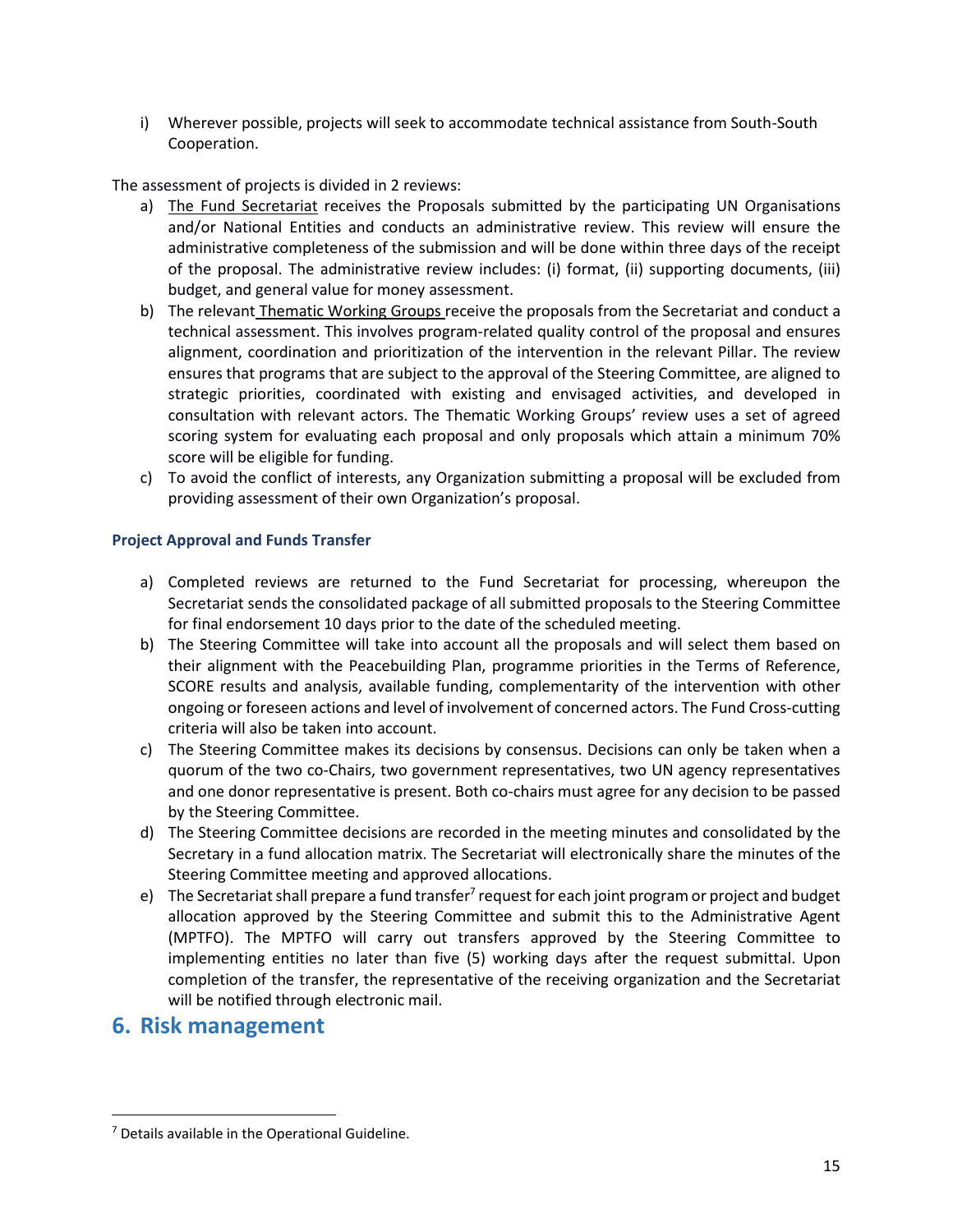The governance structure, which brings together all stakeholders, including financial contributors, offers an opportunity to develop a common understanding of the risk context and the possible mitigation measures. An assessment of risk and the use of joint mechanisms to reduce and better manage risks can result in more informed strategic choices.

Risks will be monitored and managed at the project and programme level, but also at the fund level. A fund risk management strategy will be developed as part of the Operations Manual. A Fund Risk Management Strategy should accelerate delivery and increase fund impact, ensure that fund operations 'do no harm' and verify that funds are used for their intended purpose and improve risk management capacity of national institutions. The Fund risk management strategy is not a replacement for project risk evaluation/management.

A risk management strategy will:

- Develop shared understanding of risks faced by the Fund
- Define risk appetite or tolerance
- Identify known risk and risk-holders
- Establish the Fund's policies regarding identified risks
- Determine risk treatment through measures of mitigation or adaptation
- Establish information strategies and common messages about the risks
- The Steering Committee shall regularly assess risks and mitigation measures against the developed risk strategy and update it accordingly

## <span id="page-15-0"></span>**7. Monitoring, reporting and evaluation**

Both programmatic and financial performance indicators will be monitored at the outcome and output level (fund and project level). Every project would monitor the key outcome indicators of the UNDAF to which it must contribute in accordance with the Fund Result Matrix. The output indicators would be specific to each project. The SCORE index will be used to monitor outcome level measures of progress. The Secretariat will be responsible for consolidating the data reported by the implementing organisations together with the financial reported expenditure into a single M&E scorecard. This tool will be used by the Steering Committee to review the overall progress against expected results and assess the achievement of performance targets defined in the agreements for funding.

#### <span id="page-15-1"></span>**Reporting**

The responsibilities related to reporting are gathered and detailed in the Memorandum of Understanding (MOU), section IV and Standard Administrative Agreements (SAA), section V. All the implementing entities will carry out annual and final reports on activities and expenditures according to a common format designed for the Fund. The prime responsibility for collecting data lies with the implementing organizations. The Secretariat will be responsible for coordinating the data collection and ensuring the proper use of the reporting format.

#### Narrative reporting

The implementing entities will present the following reports to the Secretariat for consolidation and further transmission the Administrative Agent: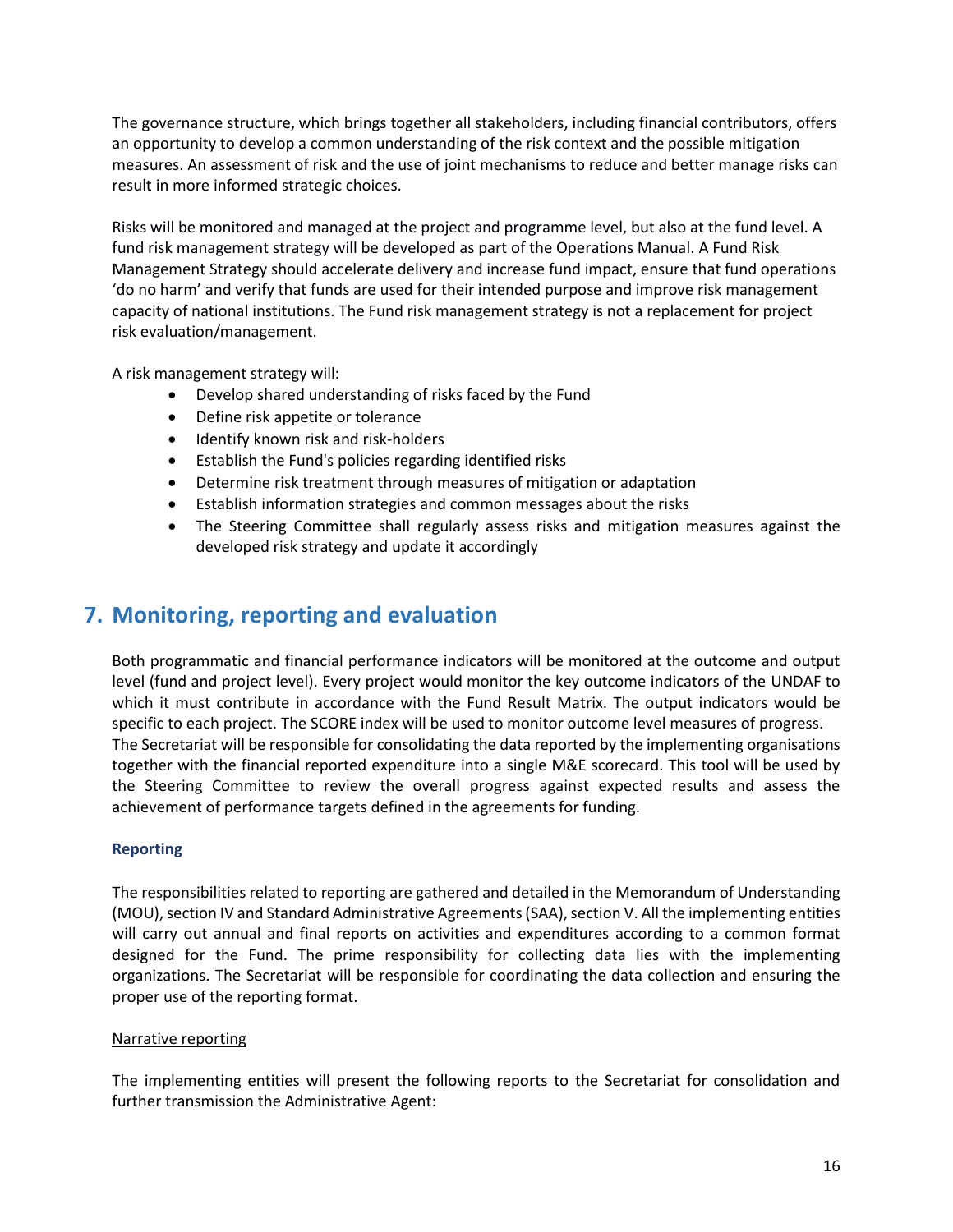- 1. Annual narrative reports to be provided no more than three months (March 31st) after the end of the calendar year; and
- 2. Final narrative reports after the end of activities contained in the program-related approved document, including the final year of such activities, to be submitted no more than four months (April 30th) in the following year after the financial closure of the project.

The annual and final reports will be results-oriented and evidence-based. The reports will give a summary of results and achievements compared to the expected result in the programme document. Both programmatic and financial performance indicators will be monitored at the Outcome and Output level. The final report will also contain an analysis of how the outcomes and outputs have contributed to the overall impact.

#### Financial Reporting

The implementing entities will present the following financial statements and reports to the Administrative Agent:

- 1. Annual financial statements and reports to December 31st, regarding released resources by the Fund to them; these shall be provided no more than four months (April 30th) after the ending of the calendar year;
- 2. Final certified financial statements and financial reports after the completion of activities contained in the program-related approved document, including the final year of such activities, to be submitted no more than five months (31 May) after the end of the calendar year in which the financial closure of the activities in the approved programmatic document occurs, or according to the time period specified in the financial regulations and rules of the Participating UN Organization, whichever is earlier.

The Administrative Agent will submit the consolidated narrative and financial reports to each of the Fund's Contributors and to the Steering Committee as per the schedule established in the MOU and SAAs.

#### <span id="page-16-0"></span>**Evaluation**

The Steering Committee will commission two independent reviews/evaluations on the overall performance of the Fund. The aim of these evaluations, to be spelled out in further detail in the TORs for the evaluations, will be to study the various performance measurements of the Fund, to confirm or to annul them, and to test the Theory of Change described in the Result Fund Matrix. The mid-term evaluation will consist of specific recommendations to the Steering Committee for the review of the Fund Result Matrix and its underlying theories of change, if necessary. The effectiveness of the fund in comparison with parallel funding should be part of the assessment as well as the success of the fund in generating, attracting and scaling up private sector and philanthropy investments, beyond traditional donor contributions.

### <span id="page-16-1"></span>**8. Accountability and Transparency**

The UN Agencies will provide implementation services in accordance with its own financial regulations, rules and policies. For each project or program approved for funding, each implementing entity will provide the Secretariat and the MPTFO annual and final reports and financial statements prepared in accordance with their accounting system and reporting procedures, as stated in the legal agreements